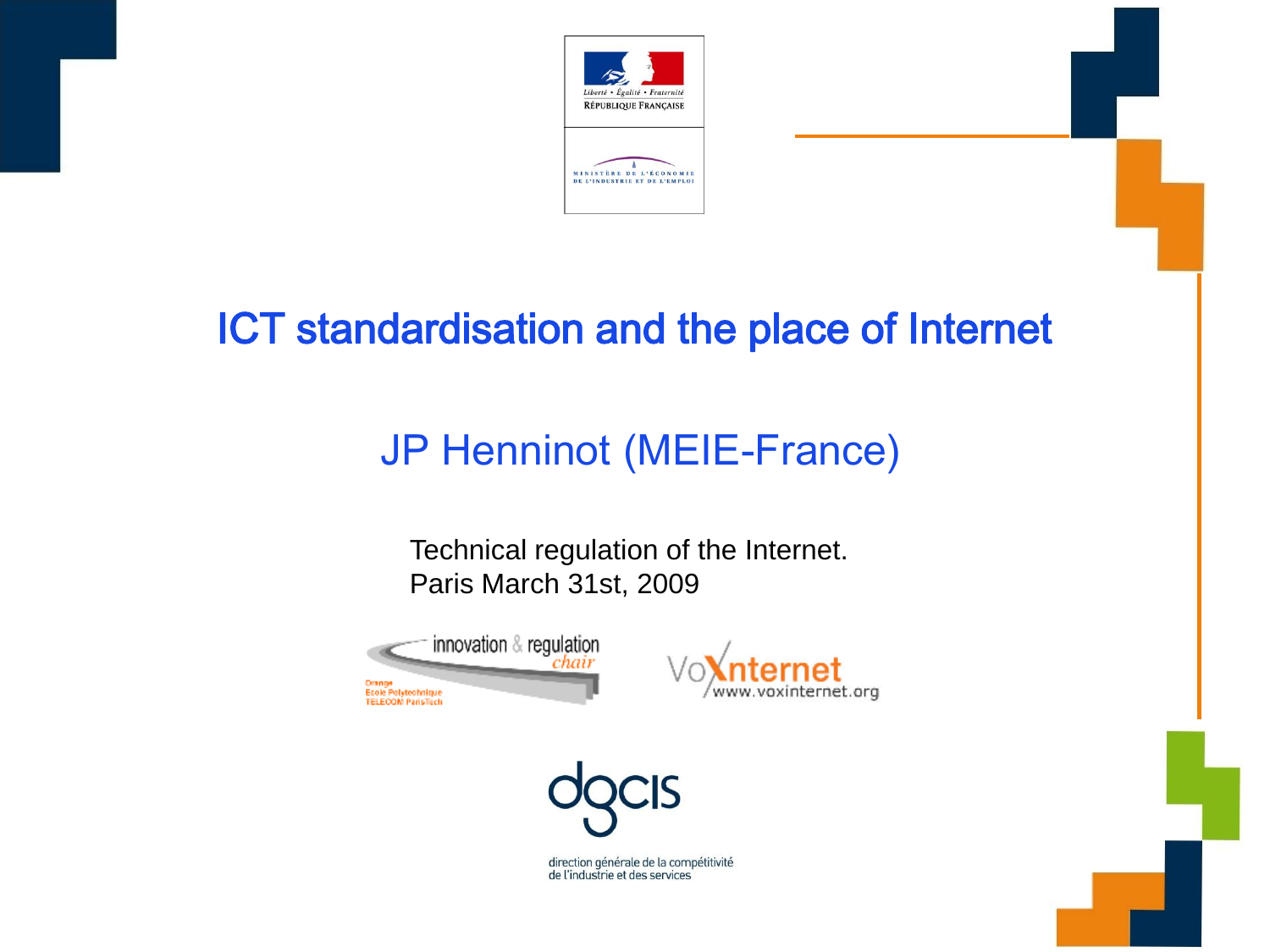

# **Notice**

# During my participation to the conference, my presentations, interventions and comments shall not be considered as expressing the administration views, unless specifically stated.



direction générale de la compétitivité de l'industrie et des services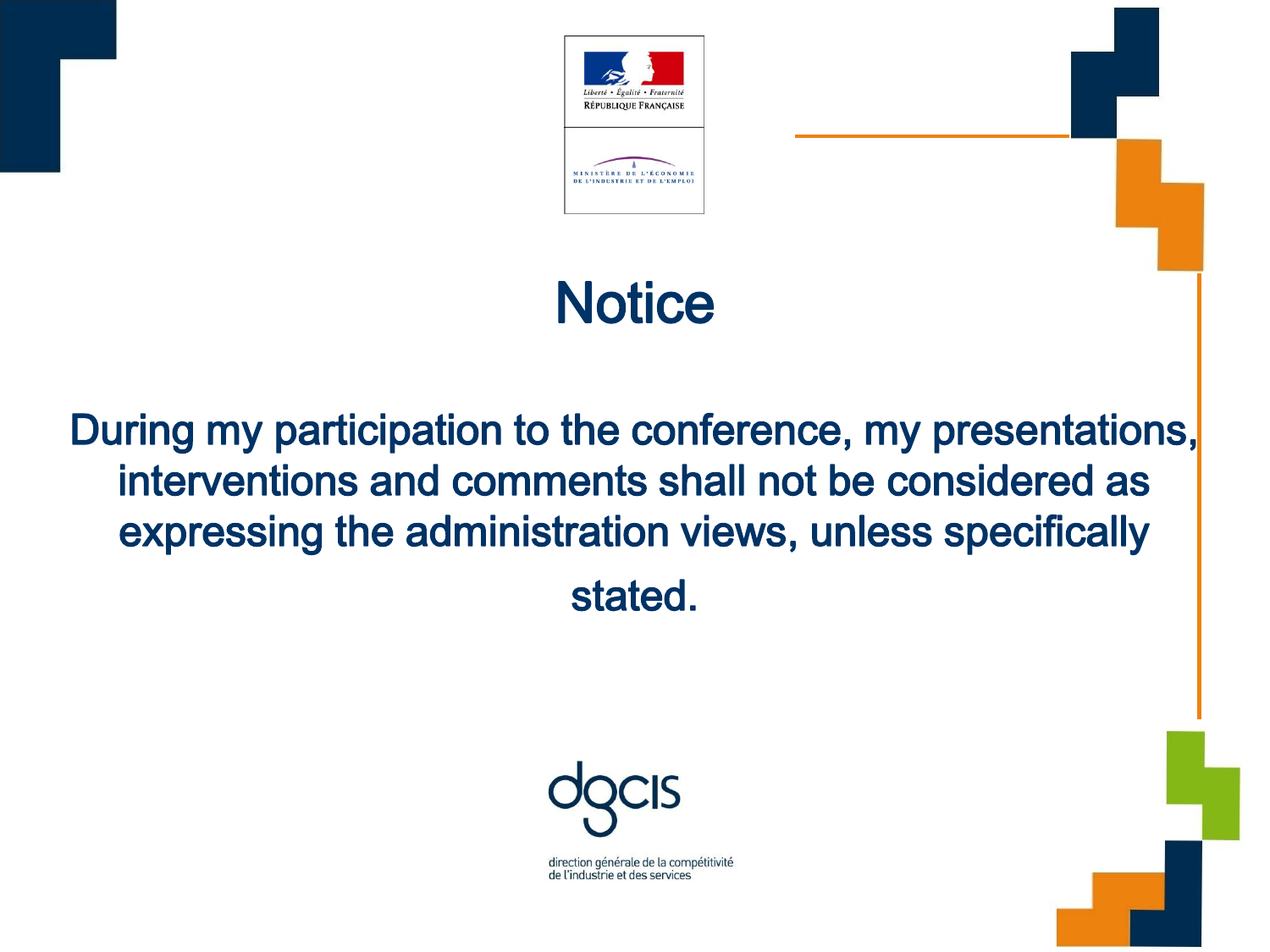# **Introduction**

- **What is the problem?**
- **Overview of the (ICT) Standardisation landscape**
- **Collaboration schemes within a complex context**

direction générale de la com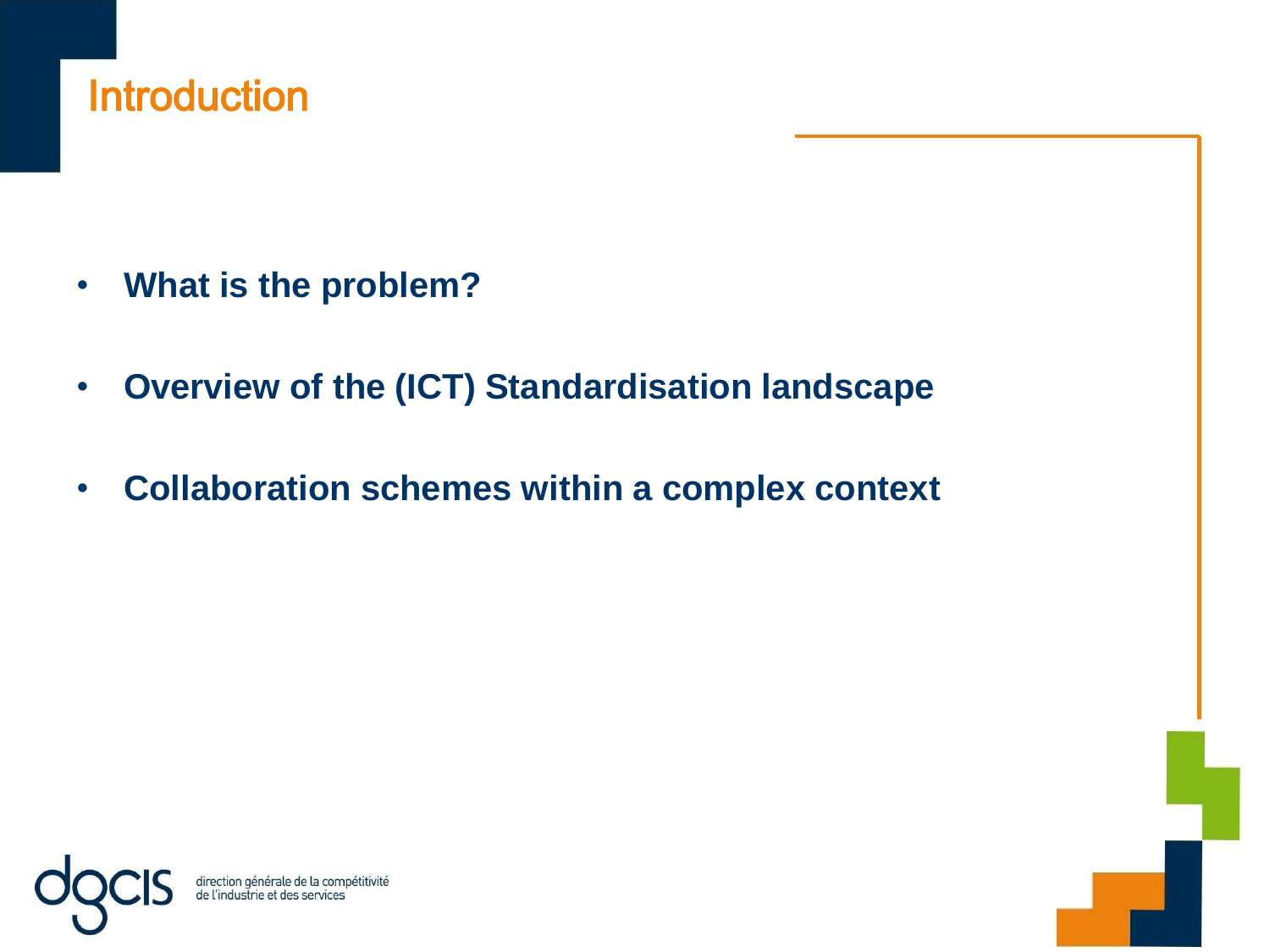## Reading the program and presentation

### • **Standards and norms?**

Proposed here: a technical context (infrastructure, networks, their maintenance and operations) Starting from ISO definition (or similar)

### • **Standardisation?Normativity?Socialisation?**

OK for the first term. But unsure of the context and incompetent for the others.

#### • **Internet?**

Infrastructure? Technical definition/description ? Applications and services? Usages or social aspects/effects? "On apprend tous les jours… surtout à être prudent"

irection générale de l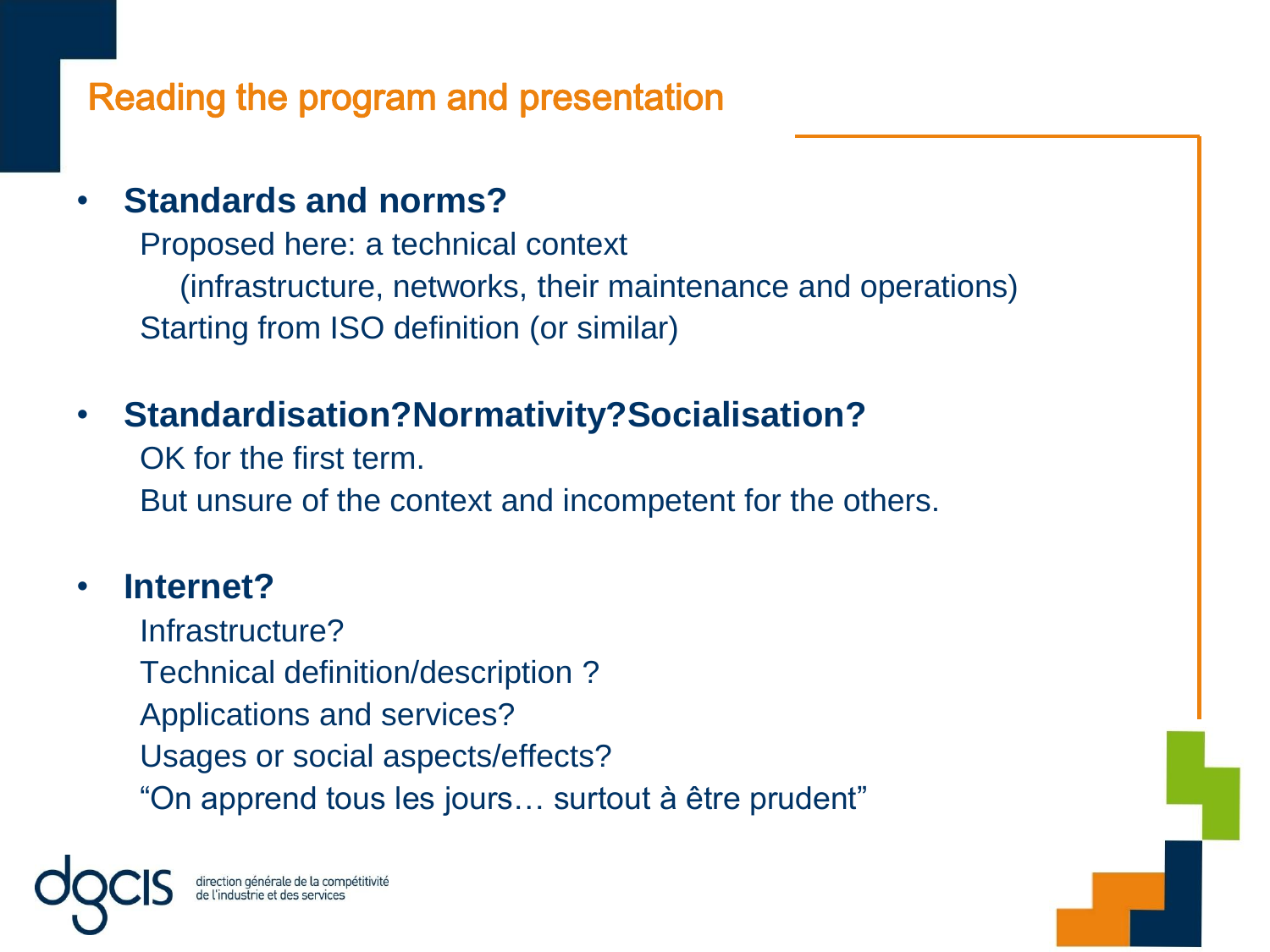## About "technical" issues

### • **Electronic Communication**

Technical compatibility and interoperability End to end (through several systems)

#### • **Critical resources**

**Infrastructure** 

**Reliability** 

Availability

Naming and numbering

#### • **Applications and services**

Safety and security

Personal data, privacy, tools to facilitate the protection of special categories (children…)

Countering frauds, attacks, SPAM by technical means

Brand new services

or services emulating and possibly enhancing traditional ones.

#### • **Infrastructure evolution**

NGN LTE; IMT advanced IDN; IPV6

direction générale de la compétitivité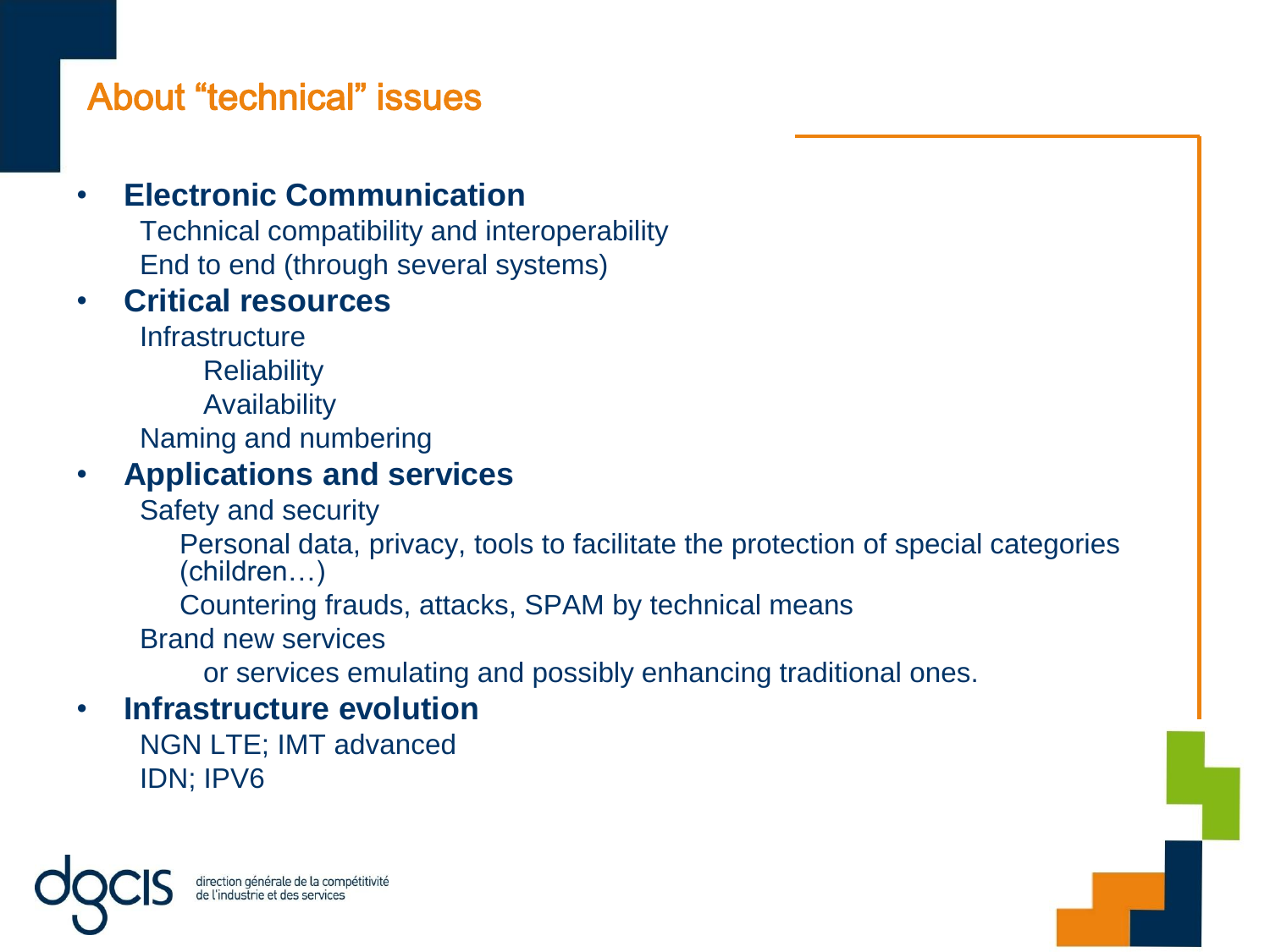# Other issues

### • **Legal issues**

Intellectual Property Rights Accountability of existing bodies

### • **Economic**

Domain names market Monopoly-like status Fair or unfair concurrence

#### • **Governance**

Future of agreement between ICANN and DoC Internationalisation of the present model (WSIS and FGI)

direction générale de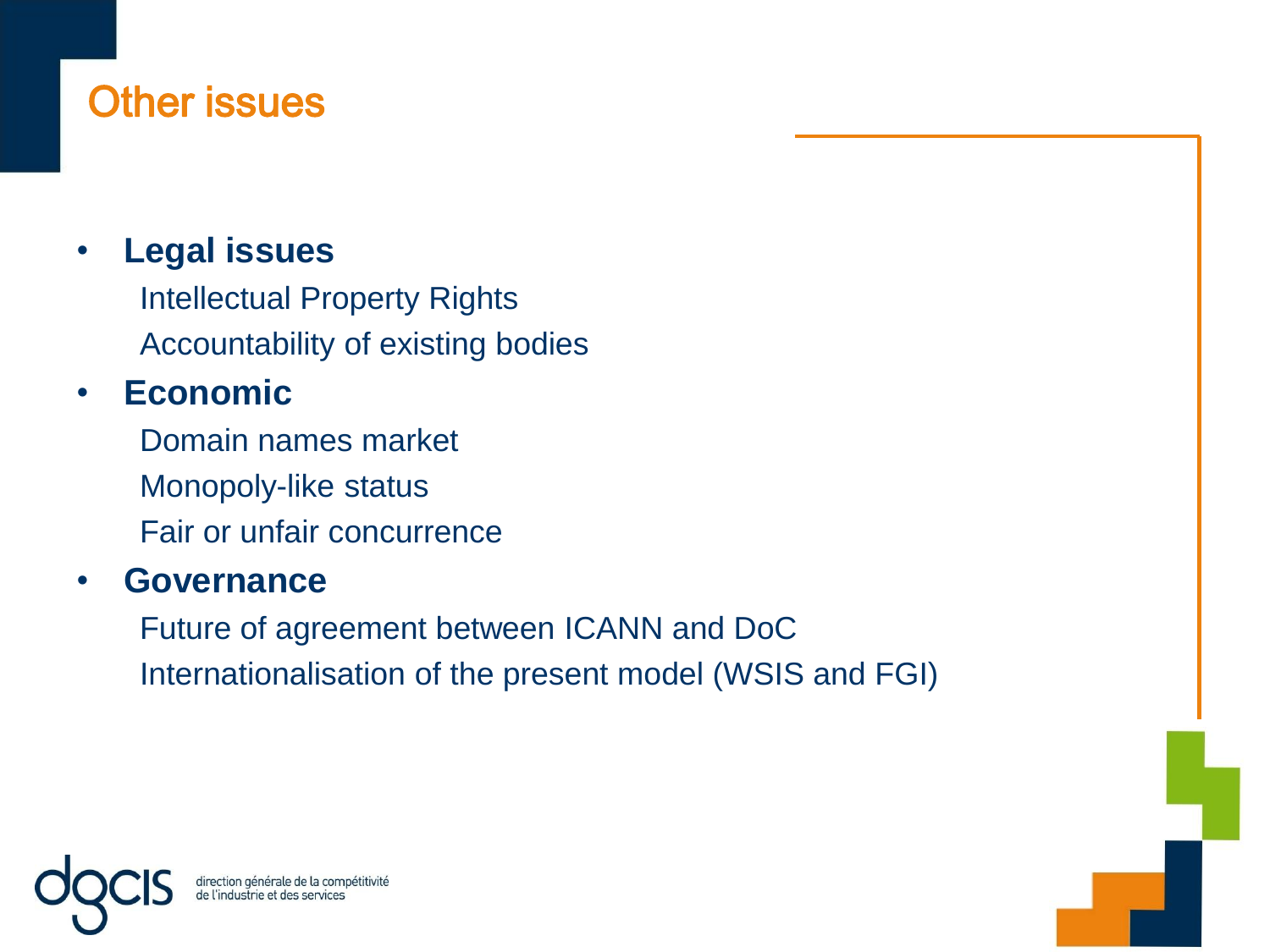# **Standardisation**

• *La normalisation a pour objet de fournir des documents de référence comportant des solutions à des problèmes techniques et commerciaux concernant les produits, biens et services qui se posent de façon répétée dans des relations entre partenaires économiques, scientifiques, techniques et sociaux***" (extrait du Décret n°84-74 du 26 janvier 1984).**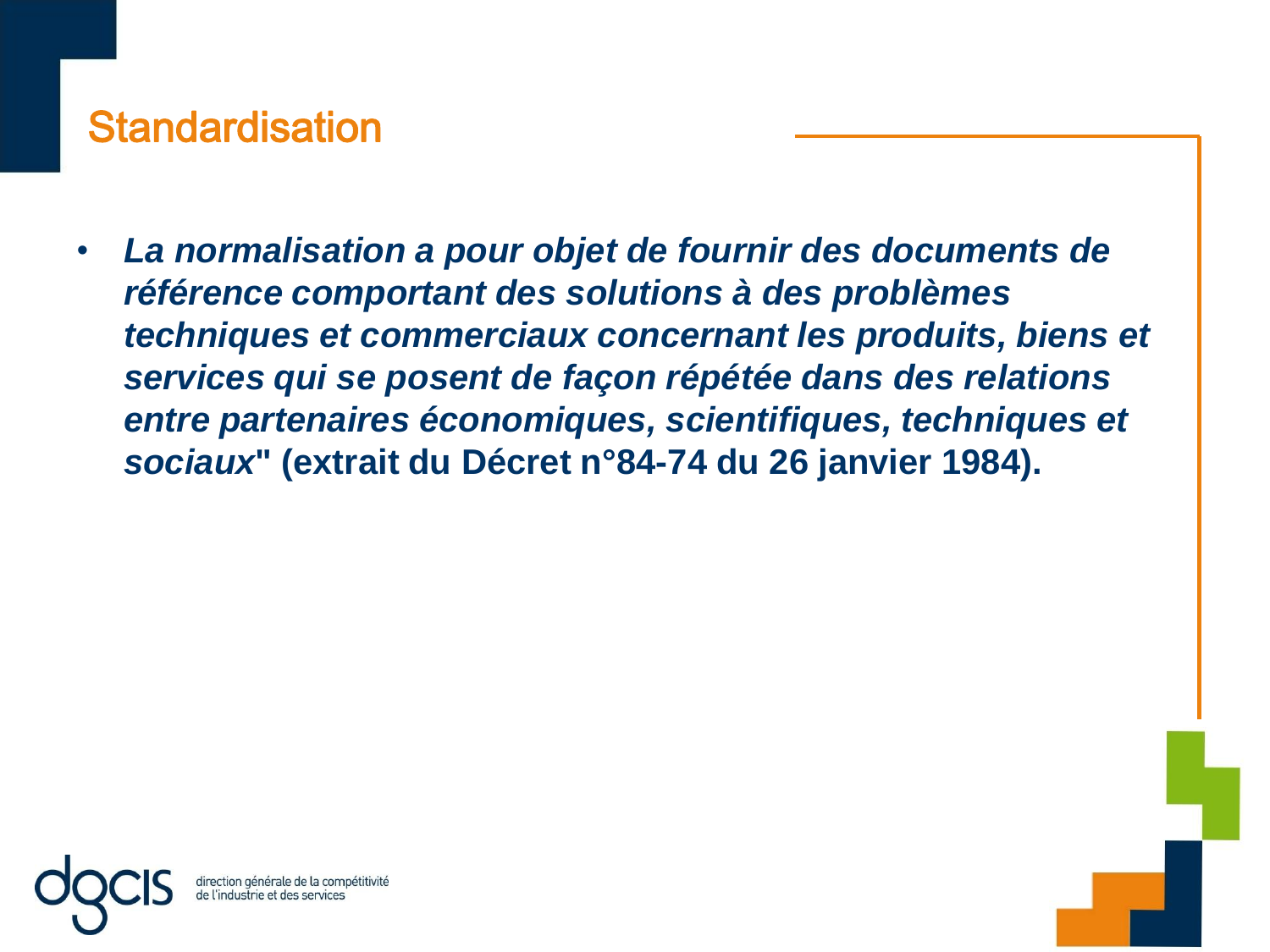# Overview of the Standardisation landscape

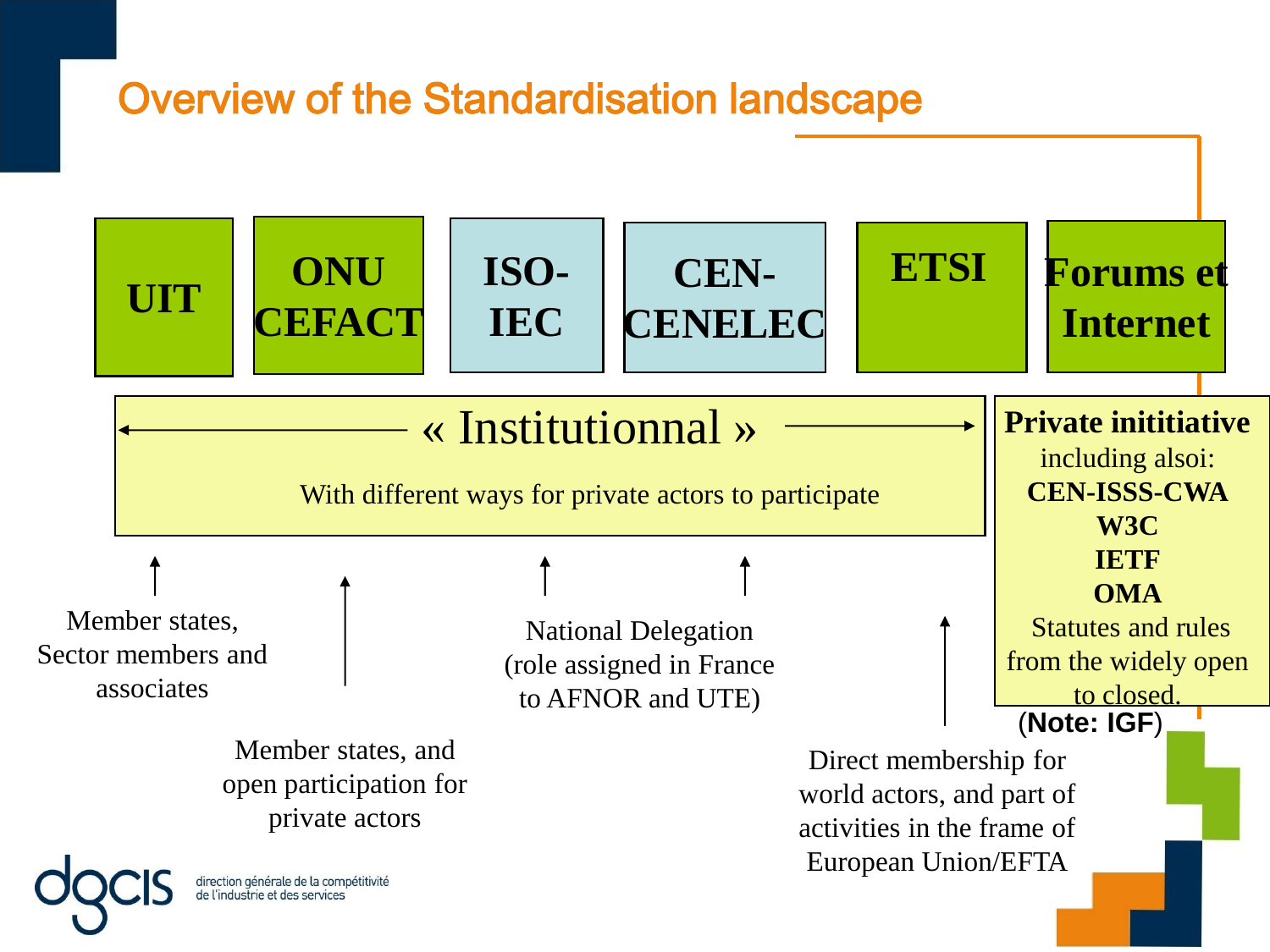# Overview of the ICT Standardisation landscape

- **Old, international, since the first electrical transmissions** Still going strong and
- **In permanent move**

Mainly since the 80s Development of electronics and informatics Diversity and complexity Deregulation of the « telecom » economy Therefore several legacies

• **Recognising and trying to apply the common principles** Consensus based work (not excluding votes) Openness and transparency of processes Based on voluntary contribution (« market driven ») Deliverables are made accessible (not excluding fees) and are implemented on a voluntary basis FRAND (or similar) IPR policies

direction générale de la compétitivité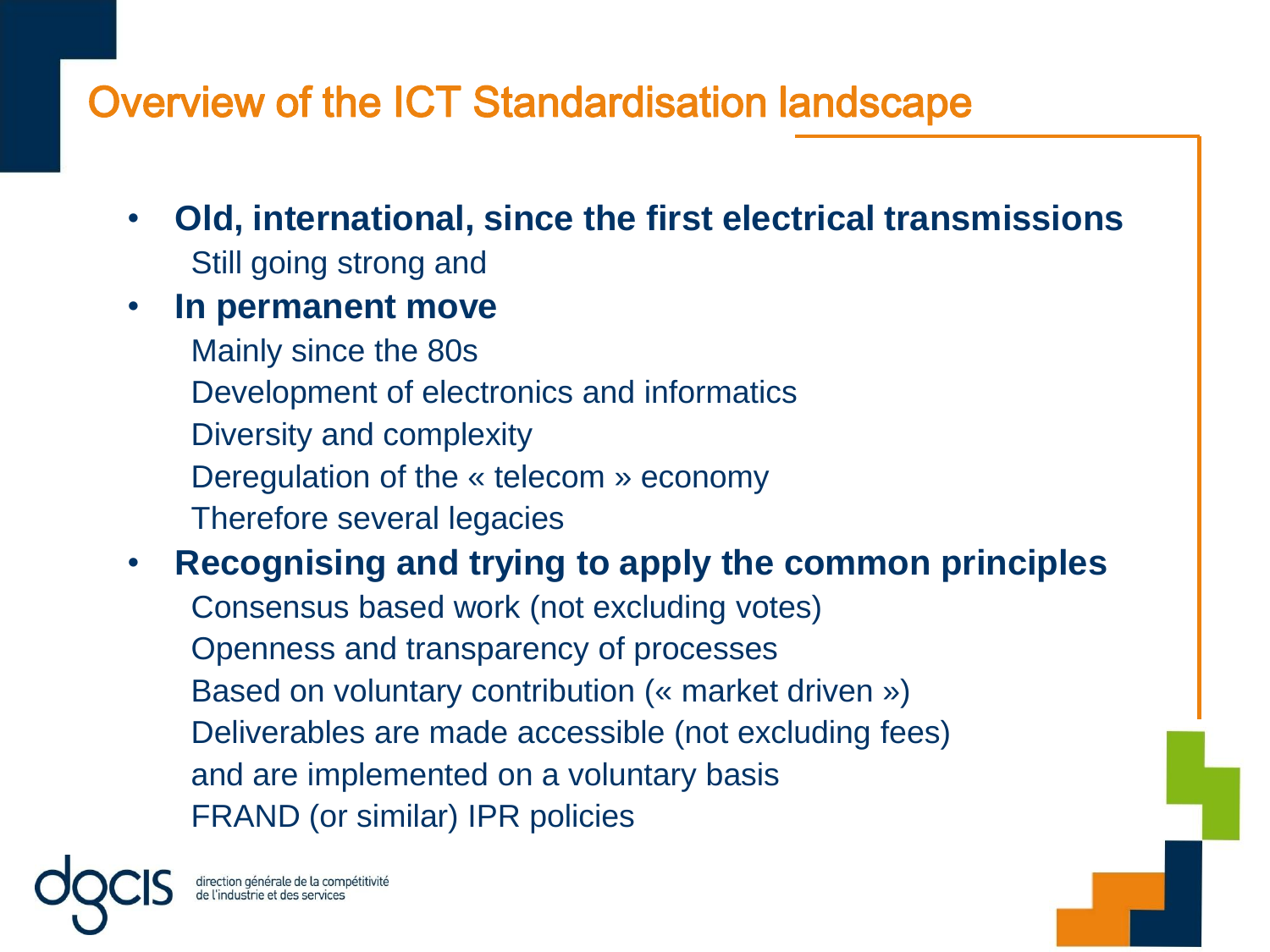**Overview of the ICT Standardisation landscape**

- **Convergence and collaboration (1) Long ago recognised concern (end to end communication)**
	- Mutual reference to deliverables
	- Collaboration agreements
	- Several joint issues some of them with Internet
		- ENUM
		- Security and cyber security (ITUT-SG17)
	- Shared expertise (experts are active in the different organisations)

### **And mainly within a "framing mapping":**

- Separation of domains

Regulation

Standardisation, including operating rules

Economic operation (market supervision and consumer protection)

Management of critical resources : in formal international arenas

Numbering (ITUT-SG2)

Spectrum (ITUR and CEPT)

Operations are largely distributed

All master nodes are independently managed

Enabling various economic initiative to take place

**Including NGN development, IP supported applications/services** 

irection générale de la compétitivité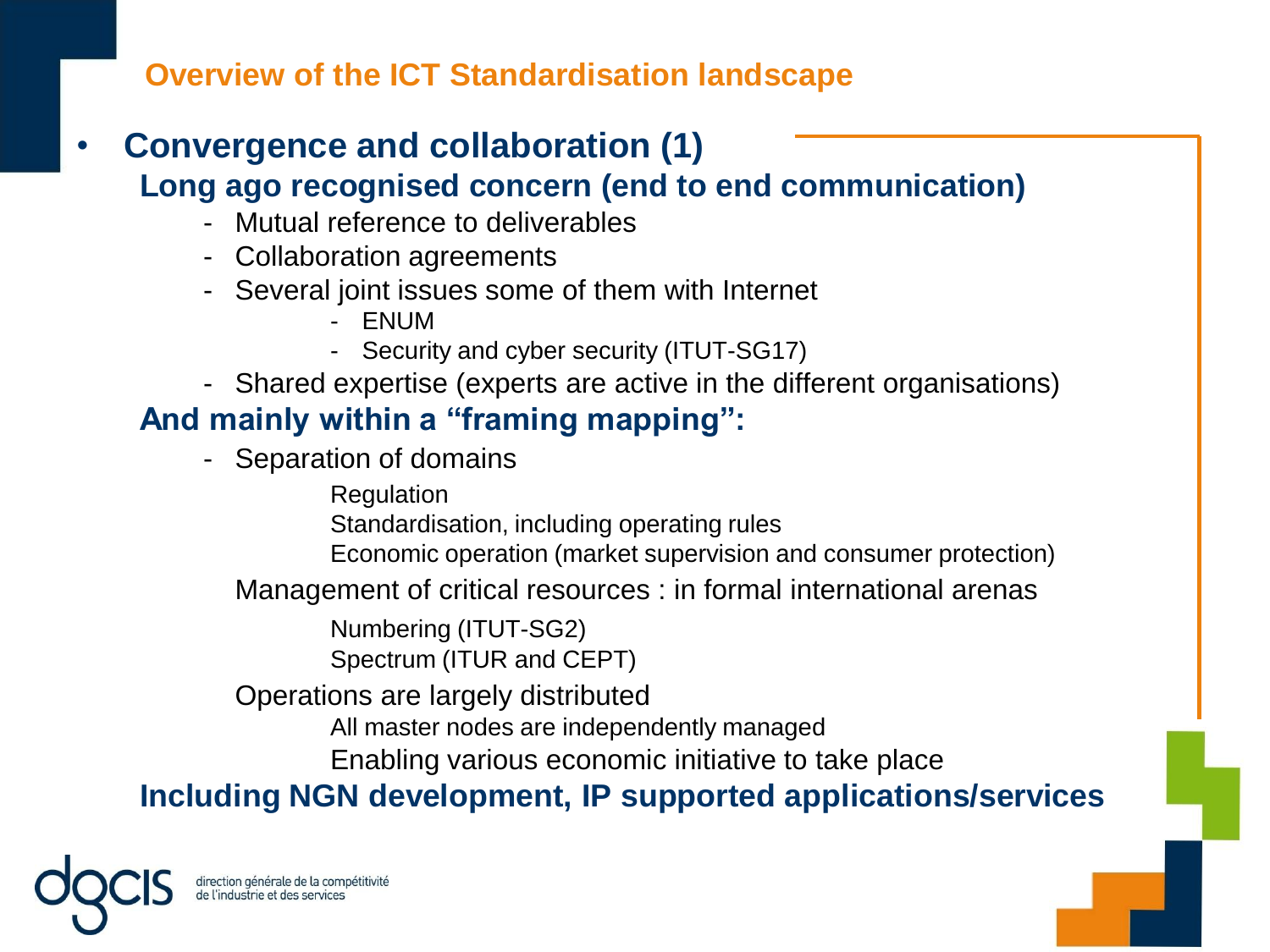### Overview of the ICT Standardisation landscape

# **Coordination/collaboration (2)**

#### **Collaborative inititatives**

- WSC; IEC/ISO/ITU/UNECE MoU;
- ICTSB, JPG (Europe)
- JTC1
- 3GPP

### • **« Individual » (Standards organisations) initiatives**

- Bilateral agreements (e.g. ITU-IEEE) and use of references
- Workshops
	- » Free and open,
	- » start addressing emerging and transverse issues (UITT, ETSI…)
	- » or public info and debates (IPR, Green agenda)
- New categories of technical groups open to non members
	- » Focus Groups, JCA (IdM, NGN…)
	- » Industry specifications group

### • **Public authorities steering action**

- The European experience:
	- Mandates for standardisation about Directives requirement
	- Support/grants for the structure costs
	- Legal value
	- Tentative revision under review to broaden contribution beyond ESOs
- ITU-TPWF (April 2009); WTSA and GSS; GAC…

direction générale de la compétitivité e l'industrie et des services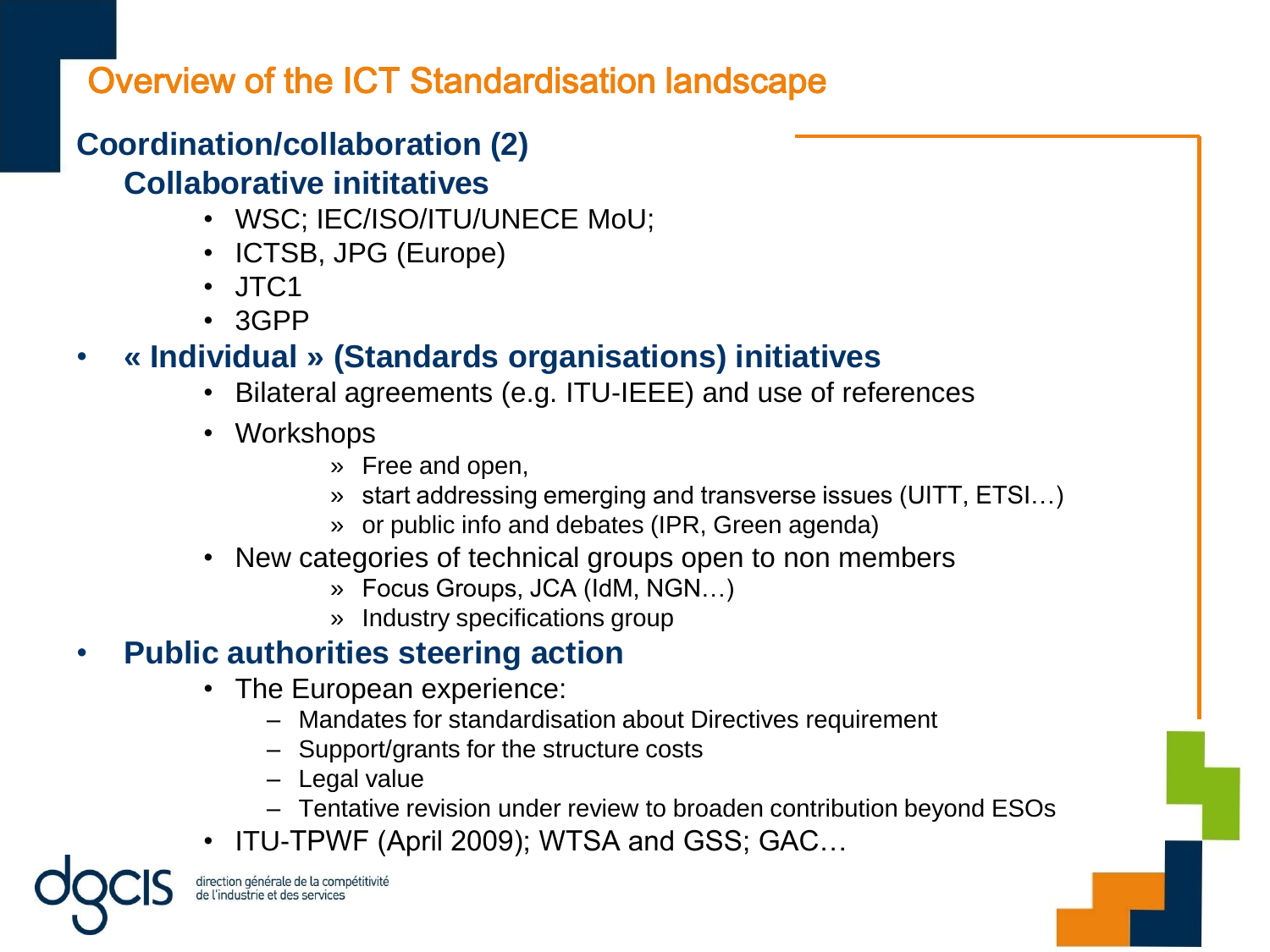# Convergence and facts

#### **There are ITU Recommendations useful for Internet:**

- transmission : Rec G.168, H.323, G.711A
- languages: ASN1
- coding/crypto: H.Z35

#### **and ISO: country codes, scripts (UNICODE)**

#### **Development of IP based services**

- IMS protocol for UMTS (ETSI,, 3GPP)
- IPTV (ITUT-SG9 and reference to RFC 4412 for authentification)
- IP telephony and the whole NGN concept

#### **Other cases**

- CEFACT-OASIS
- WTSA-Res 50 (ITUT-WTSA)

lirection générale de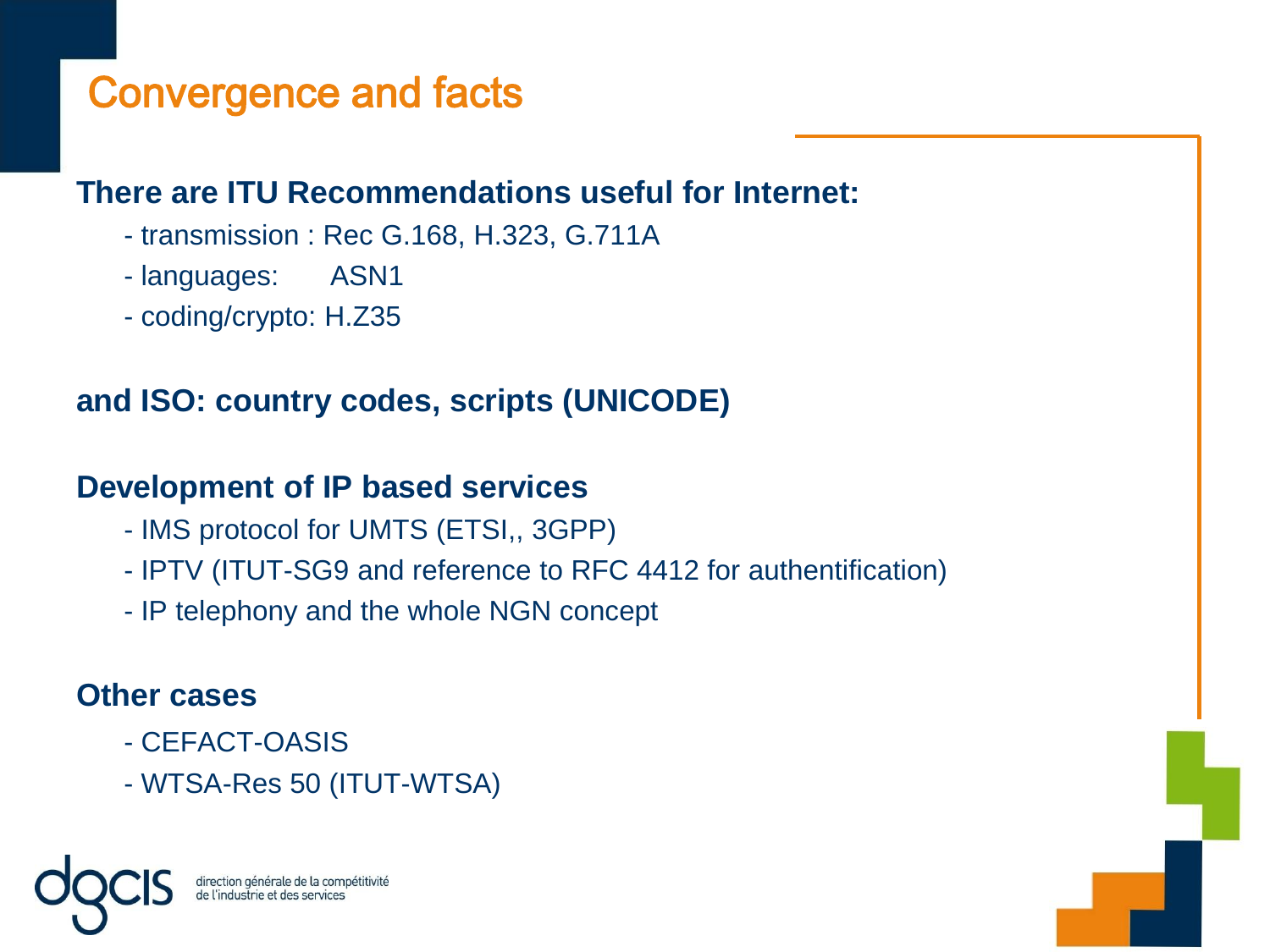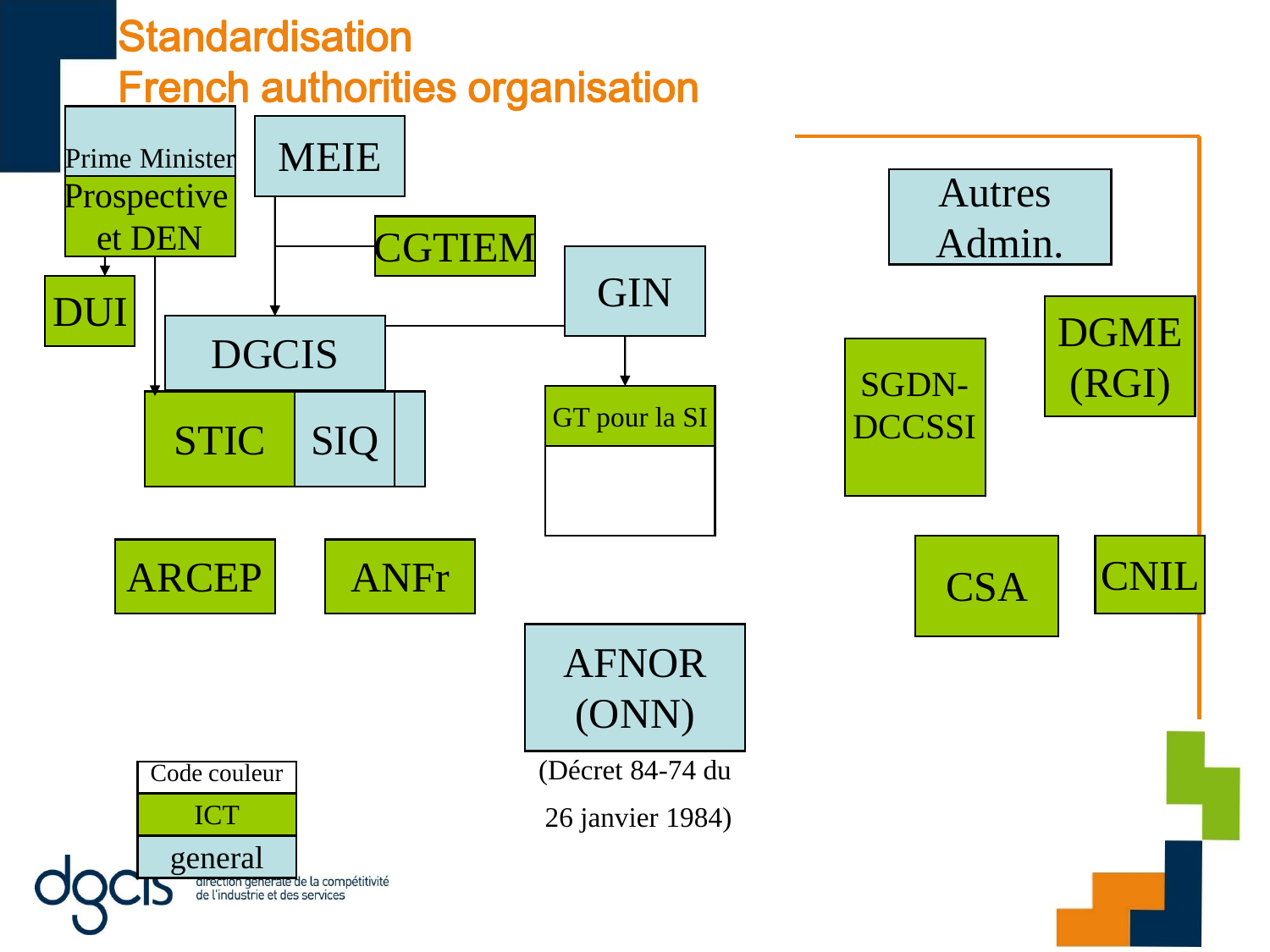### ICT Standardisation French authority intervention